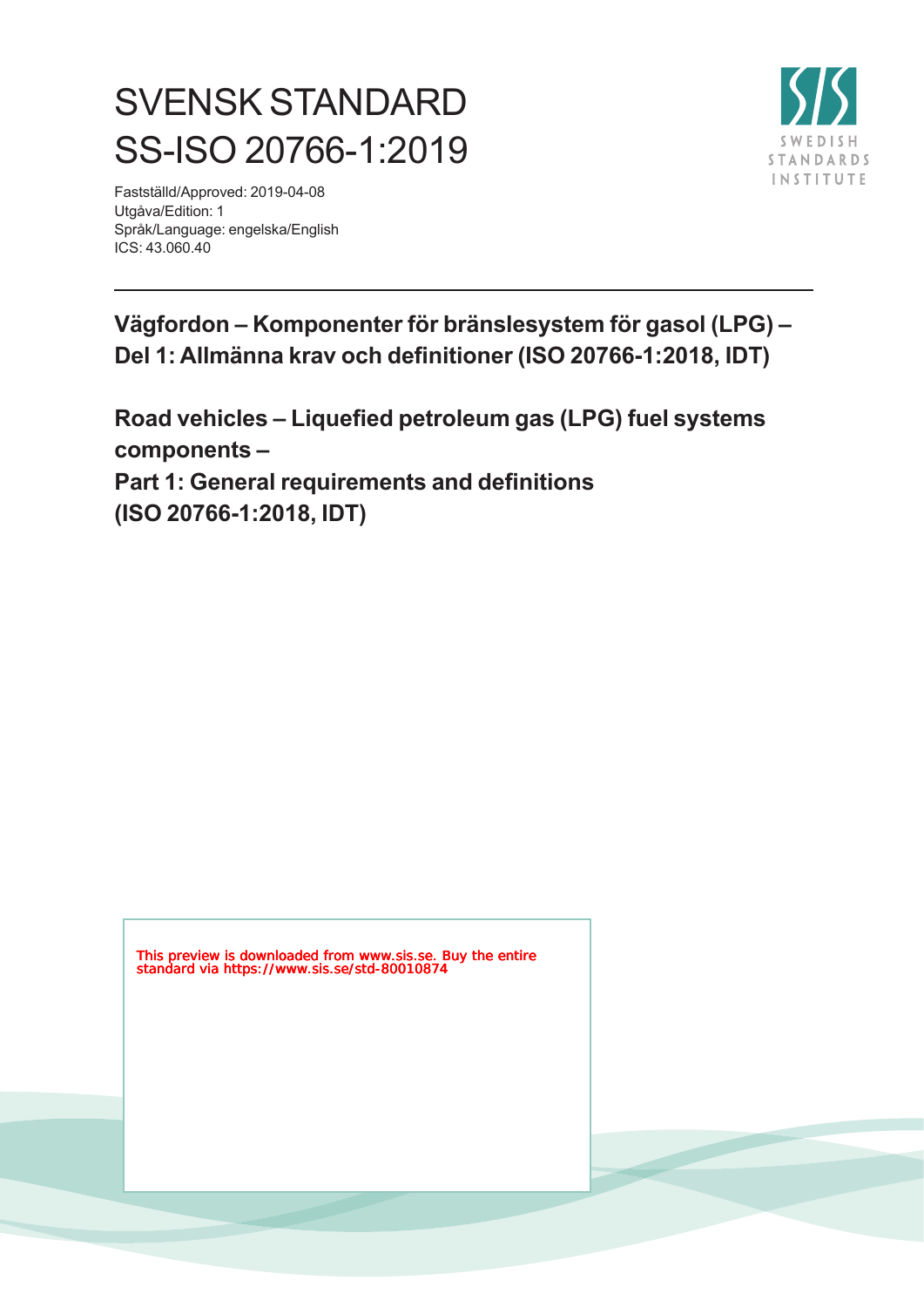# Standarder får världen att fungera

*SIS (Swedish Standards Institute) är en fristående ideell förening med medlemmar från både privat och offentlig sektor. Vi är en del av det europeiska och globala nätverk som utarbetar internationella standarder. Standarder är dokumenterad kunskap utvecklad av framstående aktörer inom industri, näringsliv och samhälle och befrämjar handel över gränser, bidrar till att processer och produkter blir säkrare samt effektiviserar din verksamhet.* 

#### **Delta och påverka**

Som medlem i SIS har du möjlighet att påverka framtida standarder inom ditt område på nationell, europeisk och global nivå. Du får samtidigt tillgång till tidig information om utvecklingen inom din bransch.

#### **Ta del av det färdiga arbetet**

Vi erbjuder våra kunder allt som rör standarder och deras tillämpning. Hos oss kan du köpa alla publikationer du behöver – allt från enskilda standarder, tekniska rapporter och standardpaket till handböcker och onlinetjänster. Genom vår webbtjänst e-nav får du tillgång till ett lättnavigerat bibliotek där alla standarder som är aktuella för ditt företag finns tillgängliga. Standarder och handböcker är källor till kunskap. Vi säljer dem.

#### **Utveckla din kompetens och lyckas bättre i ditt arbete**

Hos SIS kan du gå öppna eller företagsinterna utbildningar kring innehåll och tillämpning av standarder. Genom vår närhet till den internationella utvecklingen och ISO får du rätt kunskap i rätt tid, direkt från källan. Med vår kunskap om standarders möjligheter hjälper vi våra kunder att skapa verklig nytta och lönsamhet i sina verksamheter.

**Vill du veta mer om SIS eller hur standarder kan effektivisera din verksamhet är du välkommen in på www.sis.se eller ta kontakt med oss på tel 08-555 523 00.**

# Standards make the world go round

*SIS (Swedish Standards Institute) is an independent non-profit organisation with members from both the private and public sectors. We are part of the European and global network that draws up international standards. Standards consist of documented knowledge developed by prominent actors within the industry, business world and society. They promote cross-border trade, they help to make processes and products safer and they streamline your organisation.*

#### **Take part and have influence**

As a member of SIS you will have the possibility to participate in standardization activities on national, European and global level. The membership in SIS will give you the opportunity to influence future standards and gain access to early stage information about developments within your field.

#### **Get to know the finished work**

We offer our customers everything in connection with standards and their application. You can purchase all the publications you need from us - everything from individual standards, technical reports and standard packages through to manuals and online services. Our web service e-nav gives you access to an easy-to-navigate library where all standards that are relevant to your company are available. Standards and manuals are sources of knowledge. We sell them.

#### **Increase understanding and improve perception**

With SIS you can undergo either shared or in-house training in the content and application of standards. Thanks to our proximity to international development and ISO you receive the right knowledge at the right time, direct from the source. With our knowledge about the potential of standards, we assist our customers in creating tangible benefit and profitability in their organisations.

**If you want to know more about SIS, or how standards can streamline your organisation, please visit www.sis.se or contact us on phone +46 (0)8-555 523 00**



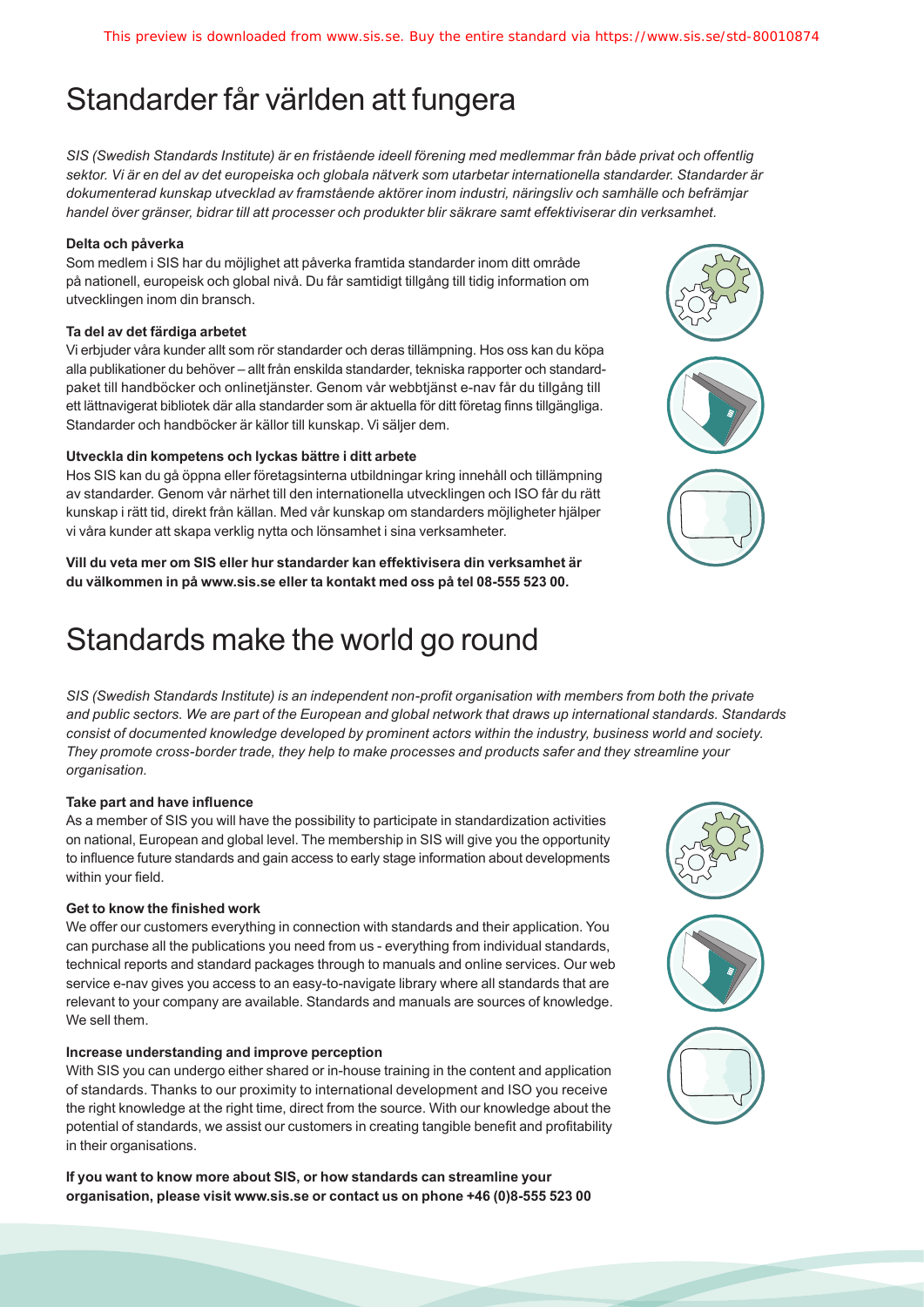Den internationella standarden ISO 20766-1:2018 gäller som svensk standard. Detta dokument innehåller den officiella engelska versionen av ISO 20766-1:2018.

The International Standard ISO 20766-1:2018 has the status of a Swedish Standard. This document contains the official English version of ISO 20766-1:2018.

© Copyright/Upphovsrätten till denna produkt tillhör SIS, Swedish Standards Institute, Stockholm, Sverige. Användningen av denna produkt regleras av slutanvändarlicensen som återfinns i denna produkt, se standardens sista sidor.

© Copyright SIS, Swedish Standards Institute, Stockholm, Sweden. All rights reserved. The use of this product is governed by the end-user licence for this product. You will find the licence in the end of this document.

*Upplysningar om sakinnehållet i standarden lämnas av SIS, Swedish Standards Institute, telefon 08-555 520 00. Standarder kan beställas hos SIS som även lämnar allmänna upplysningar om svensk och utländsk standard.*

*Information about the content of the standard is available from the Swedish Standards Institute (SIS), telephone +46 8 555 520 00. Standards may be ordered from SIS, who can also provide general information about Swedish and foreign standards.*

Denna standard är framtagen av kommittén för Motorer i bilar, SIS/TK 220.

Har du synpunkter på innehållet i den här standarden, vill du delta i ett kommande revideringsarbete eller vara med och ta fram andra standarder inom området? Gå in på www.sis.se - där hittar du mer information.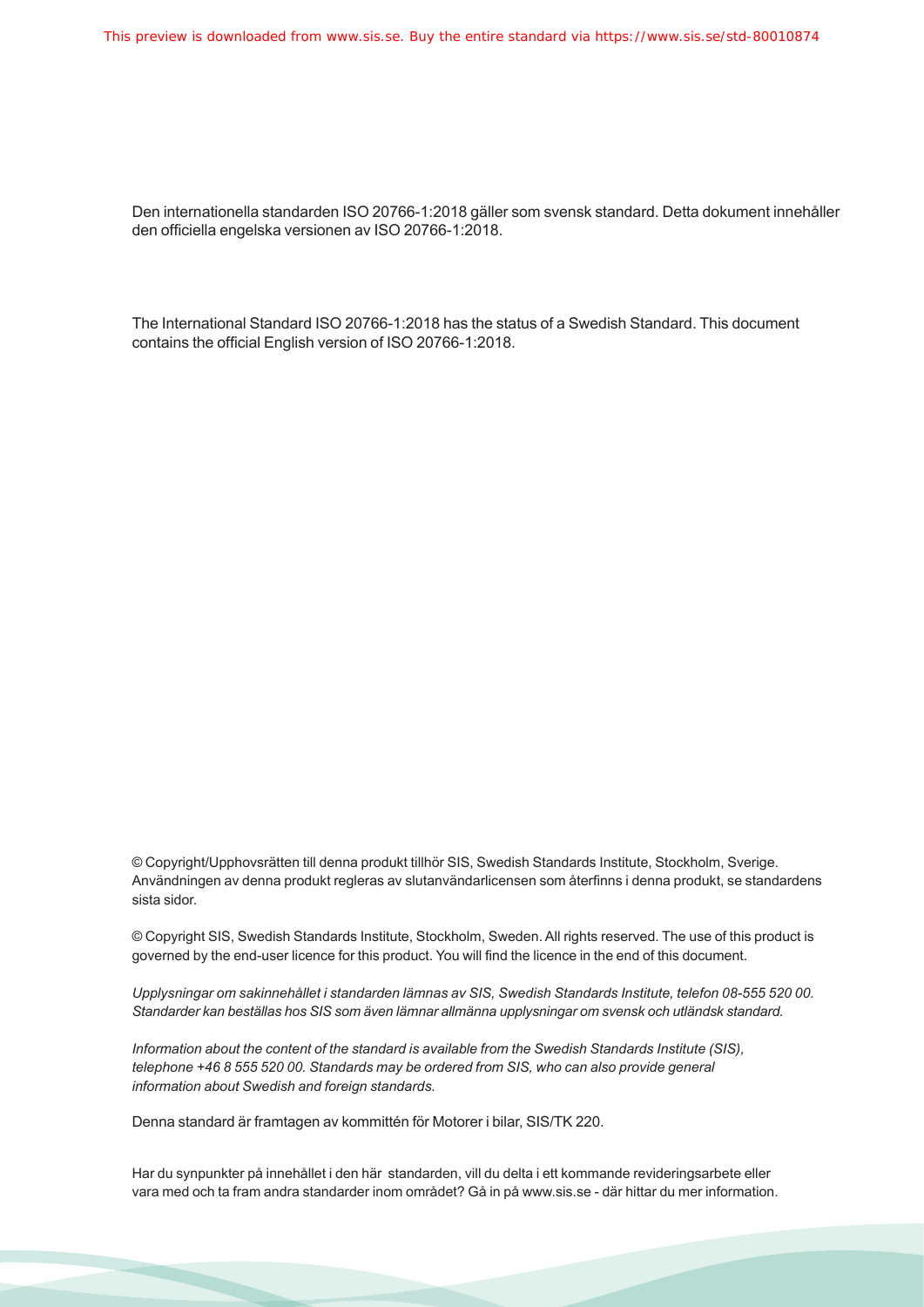This preview is downloaded from www.sis.se. Buy the entire standard via https://www.sis.se/std-80010874 SS-ISO 20766-1:2019 (E)

# **Contents**

| $\mathbf{1}$    |  |  |
|-----------------|--|--|
| $\overline{2}$  |  |  |
| $\overline{3}$  |  |  |
| $\overline{4}$  |  |  |
| 5               |  |  |
| $6\overline{6}$ |  |  |
| $\overline{7}$  |  |  |
|                 |  |  |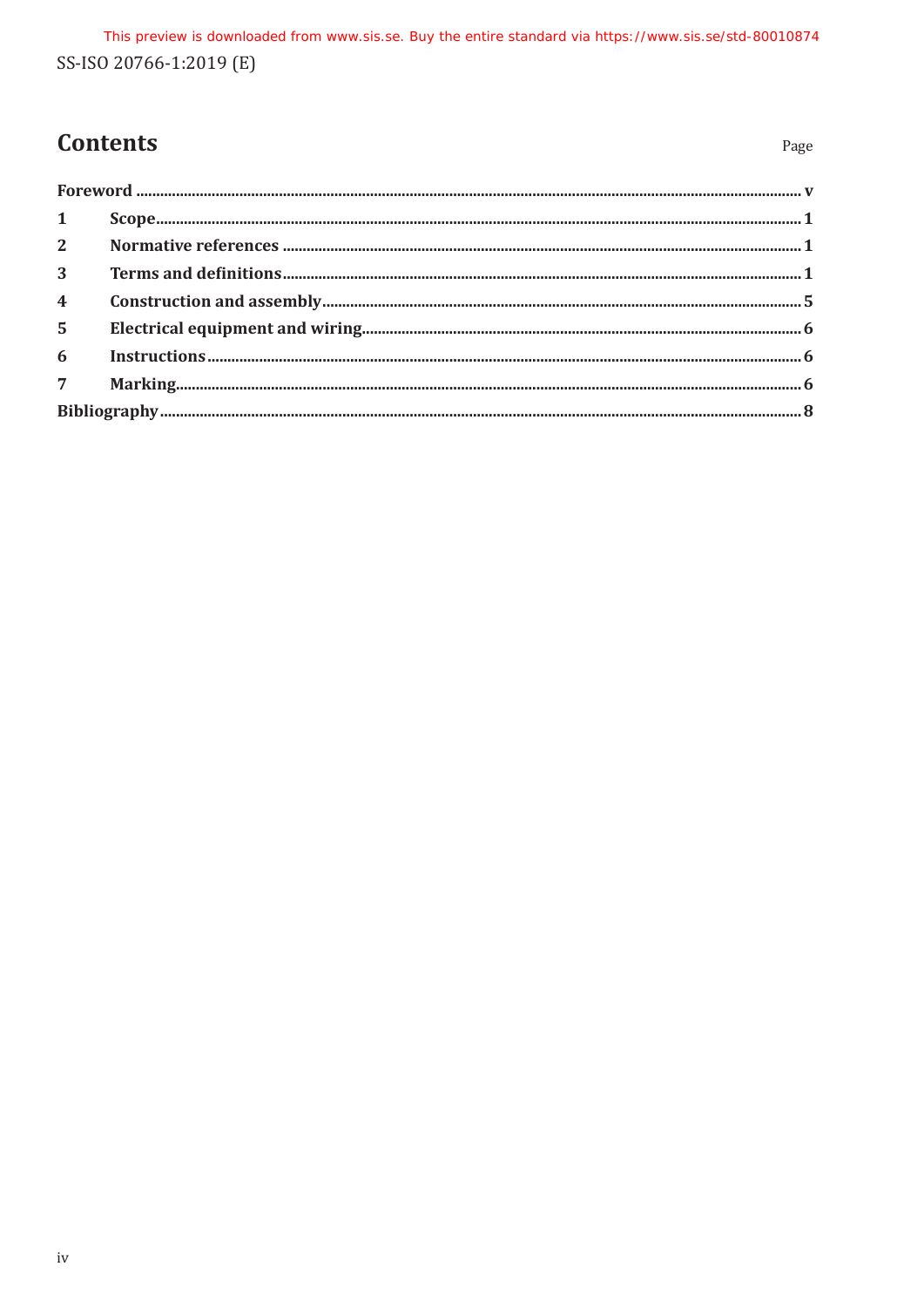# <span id="page-4-0"></span>**Foreword**

ISO (the International Organization for Standardization) is a worldwide federation of national standards bodies (ISO member bodies). The work of preparing International Standards is normally carried out through ISO technical committees. Each member body interested in a subject for which a technical committee has been established has the right to be represented on that committee. International organizations, governmental and non-governmental, in liaison with ISO, also take part in the work. ISO collaborates closely with the International Electrotechnical Commission (IEC) on all matters of electrotechnical standardization.

The procedures used to develop this document and those intended for its further maintenance are described in the ISO/IEC Directives, Part 1. In particular the different approval criteria needed for the different types of ISO documents should be noted. This document was drafted in accordance with the editorial rules of the ISO/IEC Directives, Part 2 (see [www.iso.org/directives\)](https://www.iso.org/directives).

Attention is drawn to the possibility that some of the elements of this document may be the subject of patent rights. ISO shall not be held responsible for identifying any or all such patent rights. Details of any patent rights identified during the development of the document will be in the Introduction and/or on the ISO list of patent declarations received (see [www.iso.org/patents](https://www.iso.org/patents)).

Any trade name used in this document is information given for the convenience of users and does not constitute an endorsement.

For an explanation on the voluntary nature of standards, the meaning of ISO specific terms and expressions related to conformity assessment, as well as information about ISO's adherence to the World Trade Organization (WTO) principles in the Technical Barriers to Trade (TBT) see the following URL: [www.iso.org/iso/foreword.html](https://www.iso.org/iso/foreword.html)

This document was prepared by Technical Committee ISO/TC 22, *Road vehicles*, Subcommittee SC 41, *Specific aspects of gaseous fuels*.

A list of all parts in the ISO 20766 series can be found on the ISO website.

Any feedback or questions on this document should be directed to the user's national standards body. A complete listing of these bodies can be found at [www.iso.org/members.html.](https://www.iso.org/members.html)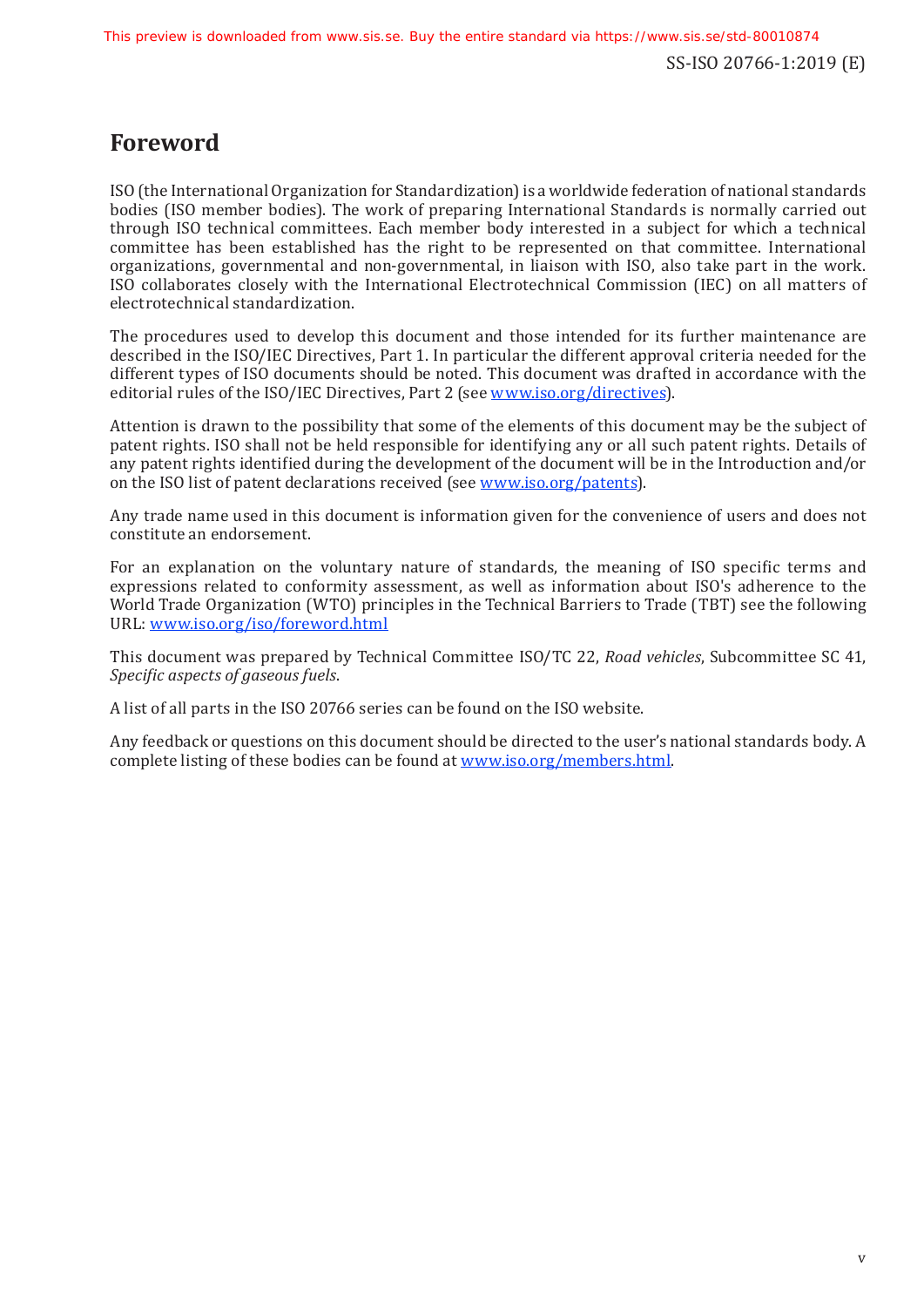This preview is downloaded from www.sis.se. Buy the entire standard via https://www.sis.se/std-80010874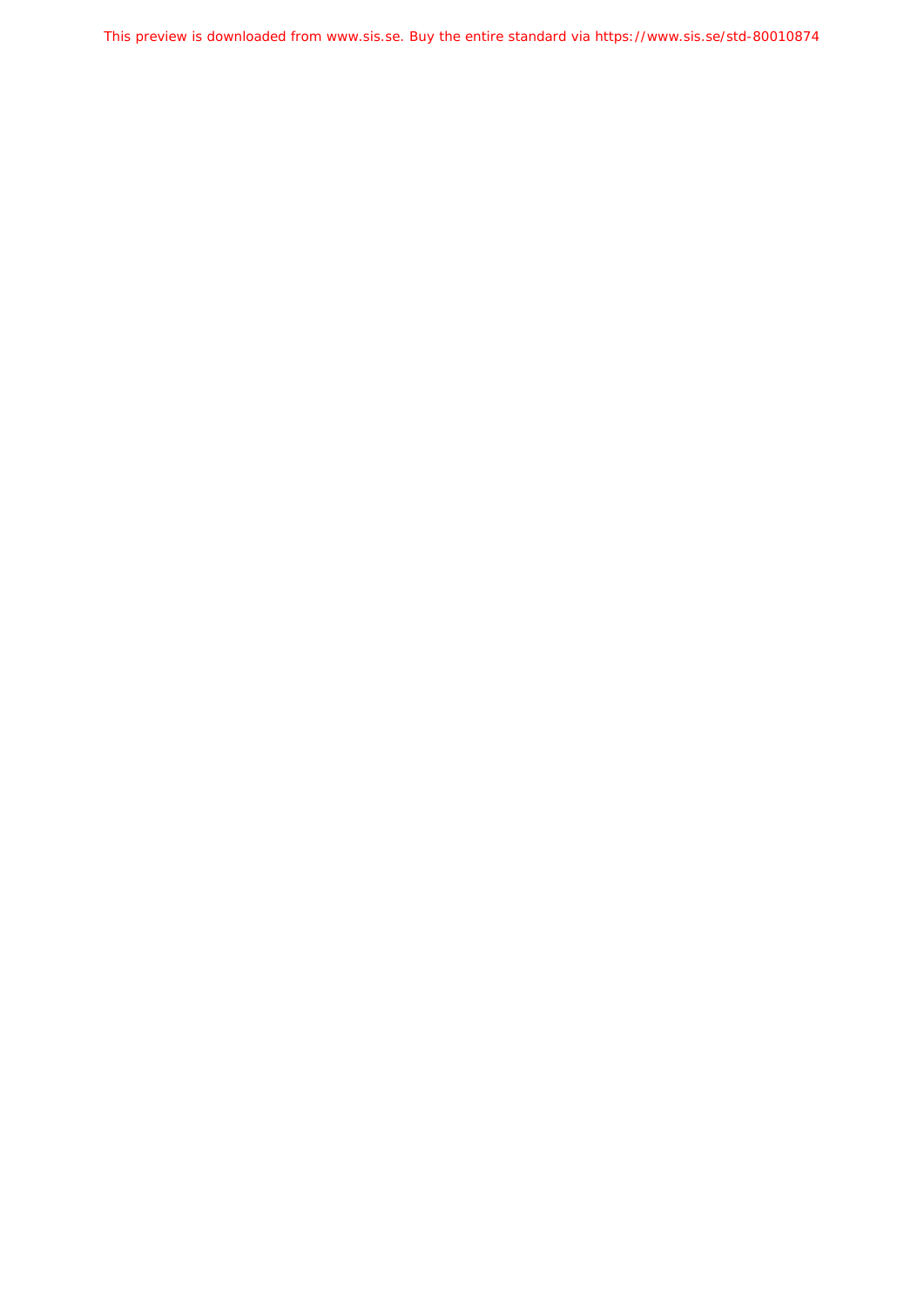# **Road vehicles — Liquefied petroleum gas (LPG) fuel systems components —**

# Part 1: **General requirements and definitions**

# <span id="page-6-0"></span>**1 Scope**

This document specifies general requirements and definitions of liquefied petroleum gas fuel system components, intended for use on the types of motor vehicles as defined in ISO 3833. It also provides general design principles, and specifies requirements for instructions and marking.

This document is applicable to vehicles (mono-fuel, bi-fuel or dual-fuel applications) using gaseous fuels in accordance with ISO 9162. It is not applicable to the following:

- a) fuel containers;
- b) stationary gas engines;
- c) container mounting hardware;
- d) electronic fuel management; and
- e) refuelling receptacles.

NOTE 1 It is recognized that miscellaneous components not specifically addressed herein can be examined for compliance with the criteria of any applicable part of ISO 20766, including testing to the appropriate functional tests.

NOTE 2 All references to pressure in this document are considered gauge pressures unless otherwise specified.

NOTE 3 This document applies to devices which have a service pressure in the range of 110 kPa (Butane rich at 20 °C) and 840 kPa (Propane rich at 20 °C), hereinafter referred to in this document. Other service pressures can be accommodated by adjusting the pressure by the appropriate factor (ratio).

### <span id="page-6-1"></span>**2 Normative references**

The following documents are referred to in the text in such a way that some or all of their content constitutes requirements of this document. For dated references, only the edition cited applies. For undated references, the latest edition of the referenced document (including any amendments) applies.

ISO 6722-1, *Road vehicles — 60 V and 600 V single-core cables — Part 1: Dimensions, test methods and requirements for copper conductor cables*

ISO 6722-2, *Road vehicles — 60 V and 600 V single-core cables — Part 2: Dimensions, test methods and requirements for aluminium conductor cables*

ISO 20766 (all parts)1), *Road vehicles — Liquefied petroleum gas (LPG) fuel systems components*

## <span id="page-6-2"></span>**3 Terms and definitions**

For the purposes of this document, the following terms and definitions apply.

<sup>1)</sup> Under preparation.